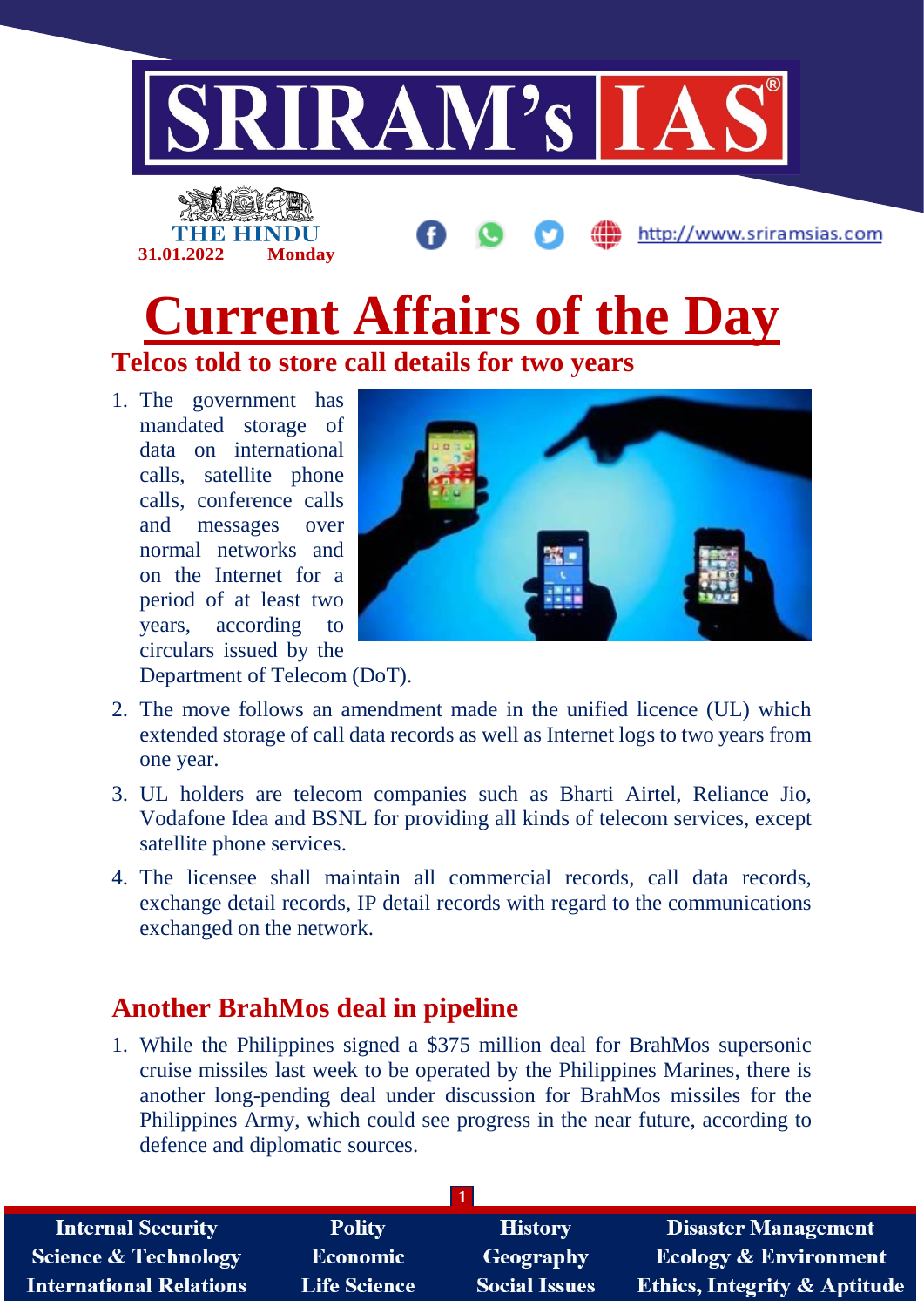

http://www.sriramsias.com



2. In an ironic **Technical Specifications** situation, Maximum range 400+ km 200-300 kg Warhead mass while India Altitude Velocity Mach 2.8 has signed Cruise: 15 km its biggest Weight 2.5 tonnes Terminal: defence 10-15 metre export **Special Features** contract with the Universal for multiple platforms Philippines, ■ "Fire and Forget" BRAHMOST it does not principle of operation have a full-High supersonic fledged speed all through the flight **Defence** Attaché Long flight range with varieties of flight trajectories (DA) at its Low radar signature embassy in Shorter flight times leading to lower target dispersion and Manila. quicker engagement 3. The Marines Pin point accuracy with high lethal power aided by large kinetic deal is done, energy on impact next will be Compared to existing state-of-the-art subsonic cruise missiles, of the **BrahMos has Philippines**  $\blacksquare$  3 times more velocity  $\blacksquare$  2.5 to 3 times more flight range Army. The 3 to 4 times more seeker range 9 times more kinetic energy **Philippines** 

Army (PA) will push through with the project.

### **Gehri Dosti, says Israel PM about ties with India**

- 1. Israel and India have a "Gehri Dosti" (deep friendship), Israeli Prime Minister Naftali Bennett has said and thanked his Indian counterpart, Narendra Modi, for his "deep commitment" to the "strong and robust friendship".
- 2. Describing the opportunities of collaboration between the two countries as "endless", Mr Bennett, stressed that "the ties between Israel and India are

| <b>Internal Security</b>        | <b>Polity</b>       | <b>History</b>       | <b>Disaster Management</b>              |
|---------------------------------|---------------------|----------------------|-----------------------------------------|
| <b>Science &amp; Technology</b> | <b>Economic</b>     | Geography            | <b>Ecology &amp; Environment</b>        |
| <b>International Relations</b>  | <b>Life Science</b> | <b>Social Issues</b> | <b>Ethics, Integrity &amp; Aptitude</b> |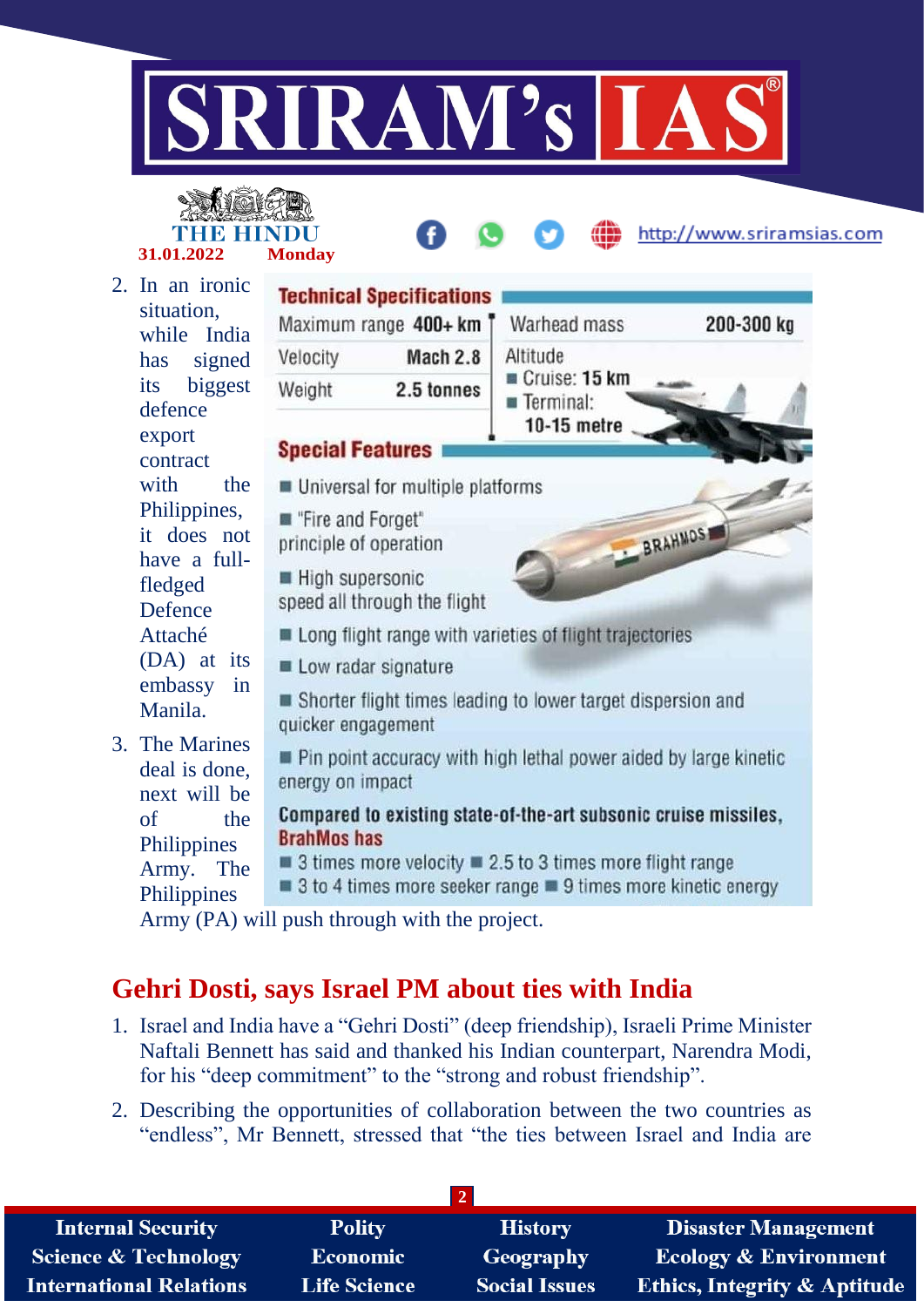

# **31.01.2022 Monday**

http://www.sriramsias.com

strong and together they will only grow stronger", as the two nations celebrated 30 years of establishment of diplomatic relations.

#### **Wonderful partnership**

1. "Israel and India have a "Gehri Dosti", Deep Friendship. Today we honour 30 years of diplomatic relations between Israel and India. Thirty years of



a wonderful partnership, a deep cultural connection, and military and economic cooperation," he said.

- 2. Though India had recognised Israel on September 17, 1950, full-fledged diplomatic relations between the countries were established on January 29, 1992.
- 3. "Our countries may be different in size but we share much in common our rich history, the inherent warmth of our peoples, and our cutting edge innovation and technology", the Israeli Prime Minister said.

## **Govt. moots plan to link digital IDs**

- 1. The government has invited stakeholder comments on a proposal that seeks to establish 'Federated Digital Identities' to optimise the number of digital identities that a citizen needs to have, by linking various consumer identification data into a single unique ID for digital transactions such as authentication and eKYC services.
- 2. The proposal is part of the Electronics and IT Ministry's India Enterprise Architecture 2.0 (IndEA 2.0) framework that aims to enable the governments and the private sector enterprises to design IT architectures that can span beyond organisational boundaries for the delivery of integrated services.

| <b>Internal Security</b>        | <b>Polity</b>       | <b>History</b>       | <b>Disaster Management</b>              |
|---------------------------------|---------------------|----------------------|-----------------------------------------|
| <b>Science &amp; Technology</b> | <b>Economic</b>     | Geography            | <b>Ecology &amp; Environment</b>        |
| <b>International Relations</b>  | <b>Life Science</b> | <b>Social Issues</b> | <b>Ethics, Integrity &amp; Aptitude</b> |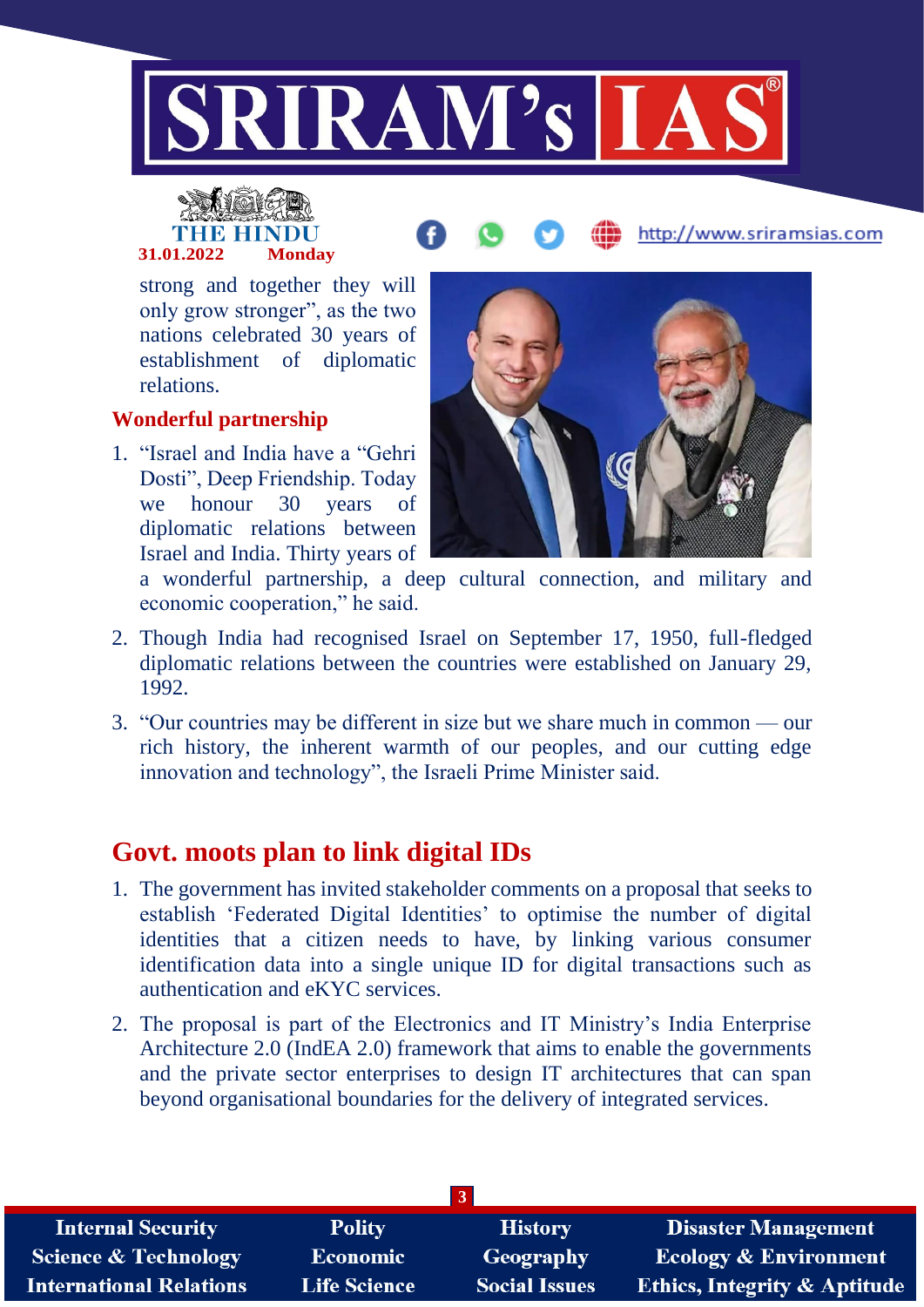

3. As various government platforms across domains are being digitised, there is a tendency to create more IDs each with its own ID card, ID management, and effort to make it unique, etc.

#### **Cumbersome process**

**31.01.2022 Monday**

- 1. Having a multitude [of] IDs, especially to interact with the government, makes it harder for the common man for whom these are created. Especially given the diversity in education, awareness and capabilities, this also has the potential to further create exclusion scenarios
- 2. Noting that digital identity is fundamental to enabling the citizen to answer the first question asked in any interaction with a public or private organisation, 'who I am', it pointed out that Aadhaar seems to have answered this question at population scale in respect of all publicly funded schemes.
- 3. However, the Ministries and the States are required to create several identities for the same citizen acting in different capacities like a student, teacher, farmer, landowner, entrepreneur, a customer of a bank, driver, owner of a vehicle, pensioner and so on.

#### **Optimising identities**

- 1. The InDEA 2.0 proposes a model of Federated Digital Identities that seeks to optimise the number of digital identities that a citizen needs to have. The model empowers the citizen by putting her in control of these identities and providing her with the option of choosing which one to use for what purpose. It gives agency to the citizens and protects privacy by design.
- 2. It explained that electronic registries can be linked via the IDs to allow easy, paperless onboarding of citizens and also avoid repeated data verification needs.
- 3. For example, when a beneficiary is registered for the PDS scheme, that record will be linked to the Aadhaar by the PDS system storing the Aadhaar number (or a tokenised version of it).
- 4. Similarly, when someone obtains a PAN, that record gets linked to Aadhaar where the Aadhaar number becomes the linking ID.
- 5. Then when that person obtains a mutual fund account, the PAN, in turn, gets linked to the mutual fund record.

| <b>Internal Security</b>        | <b>Polity</b>       | <b>History</b>       | <b>Disaster Management</b>              |
|---------------------------------|---------------------|----------------------|-----------------------------------------|
| <b>Science &amp; Technology</b> | <b>Economic</b>     | Geography            | <b>Ecology &amp; Environment</b>        |
| <b>International Relations</b>  | <b>Life Science</b> | <b>Social Issues</b> | <b>Ethics, Integrity &amp; Aptitude</b> |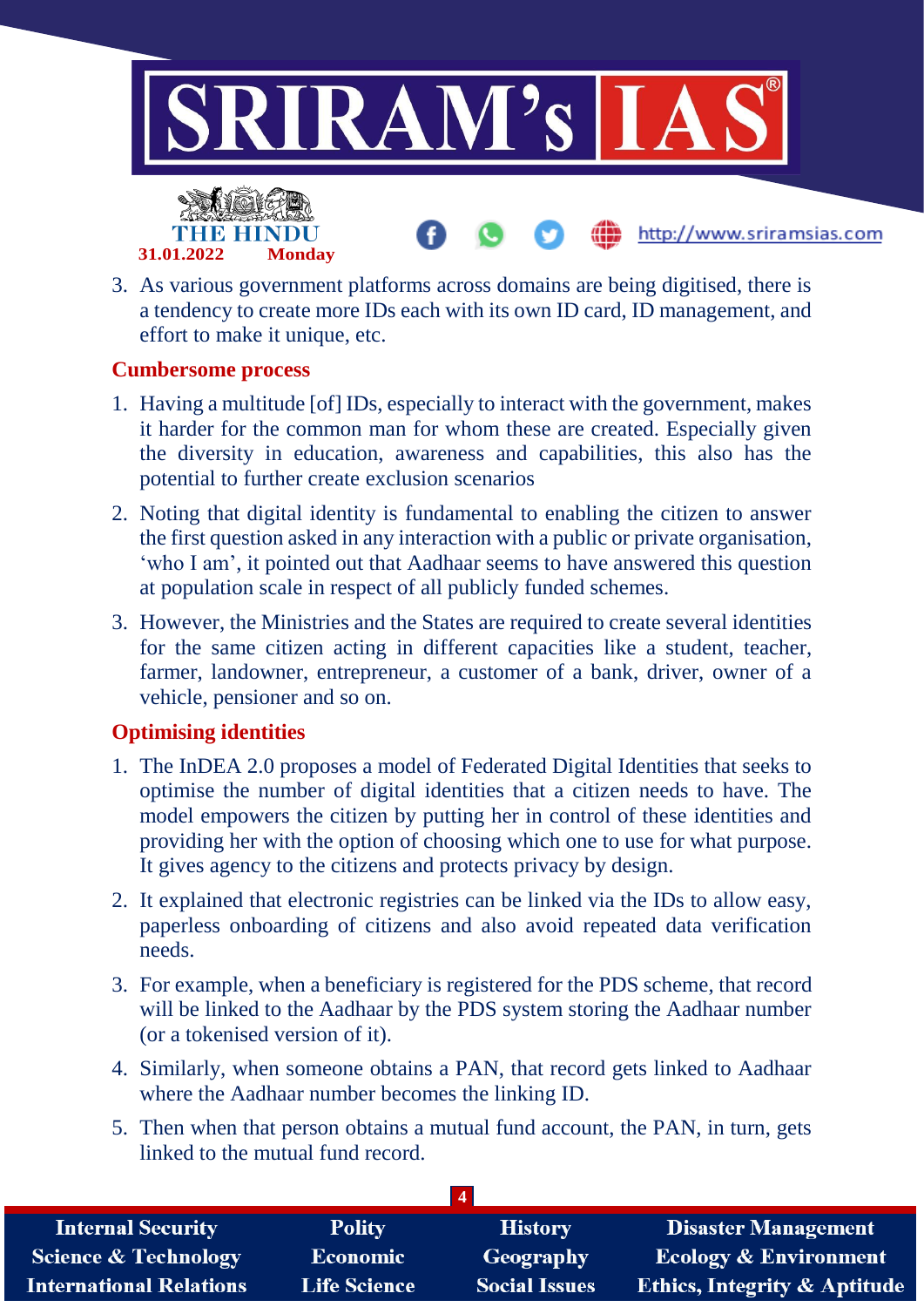

http://www.sriramsias.com



1. Blinding snow **BOMB CYCLONE** whipped up by **SUNDAY** powerful · Extreme low pressure winds · Offshore waves 30-50 feet pummeled the · Disruptions to shipping · Rough surf & **OVANCOUVER** eastern United beach erosion LARGE<br>SWELLS States, as one *<u>COSEATTLE</u>* of the strongest **O PORTILANTO** WIND GUSTS<br>70-90 MPH winter storms **EUGENE** in years triggered

transport chaos and power outages across a region of some 70 million people.

2. Major cities like New York and Boston bore the brunt of the blizzard, which the National Weather Service (NWS) confirmed intensified into a "bomb cyclone" — characterized by the explosive power of rapid drops in atmospheric pressure.

#### **Why is it called a bomb cyclone?**

**31.01.2022 Monday**

- 1. Meteorologists have likened the sudden drop in pressure to a bomb going off, using words such as "explosive cyclogenesis" and "bombogenesis" to describe the storm's formation process.
- 2. Though it might not sound like it, "bomb cyclone" is a legitimate scientific term.

#### **How exactly does a bomb cyclone differ from a hurricane?**

- 1. Hurricanes tend to form in tropical areas and are powered by warm seas. For this reason, they're most common in summer or early fall, when seawater is warmest.
- 2. In contrast, bomb cyclones don't need balmy ocean waters in order to form. While they sometimes arise over the ocean, they can also appear over land as was the case with the cyclone that hit the northern Plains in March 2019.

| <b>Internal Security</b>        | <b>Polity</b>       | <b>History</b>       | Disaster Management                     |
|---------------------------------|---------------------|----------------------|-----------------------------------------|
| <b>Science &amp; Technology</b> | <b>Economic</b>     | Geography            | <b>Ecology &amp; Environment</b>        |
| <b>International Relations</b>  | <b>Life Science</b> | <b>Social Issues</b> | <b>Ethics, Integrity &amp; Aptitude</b> |